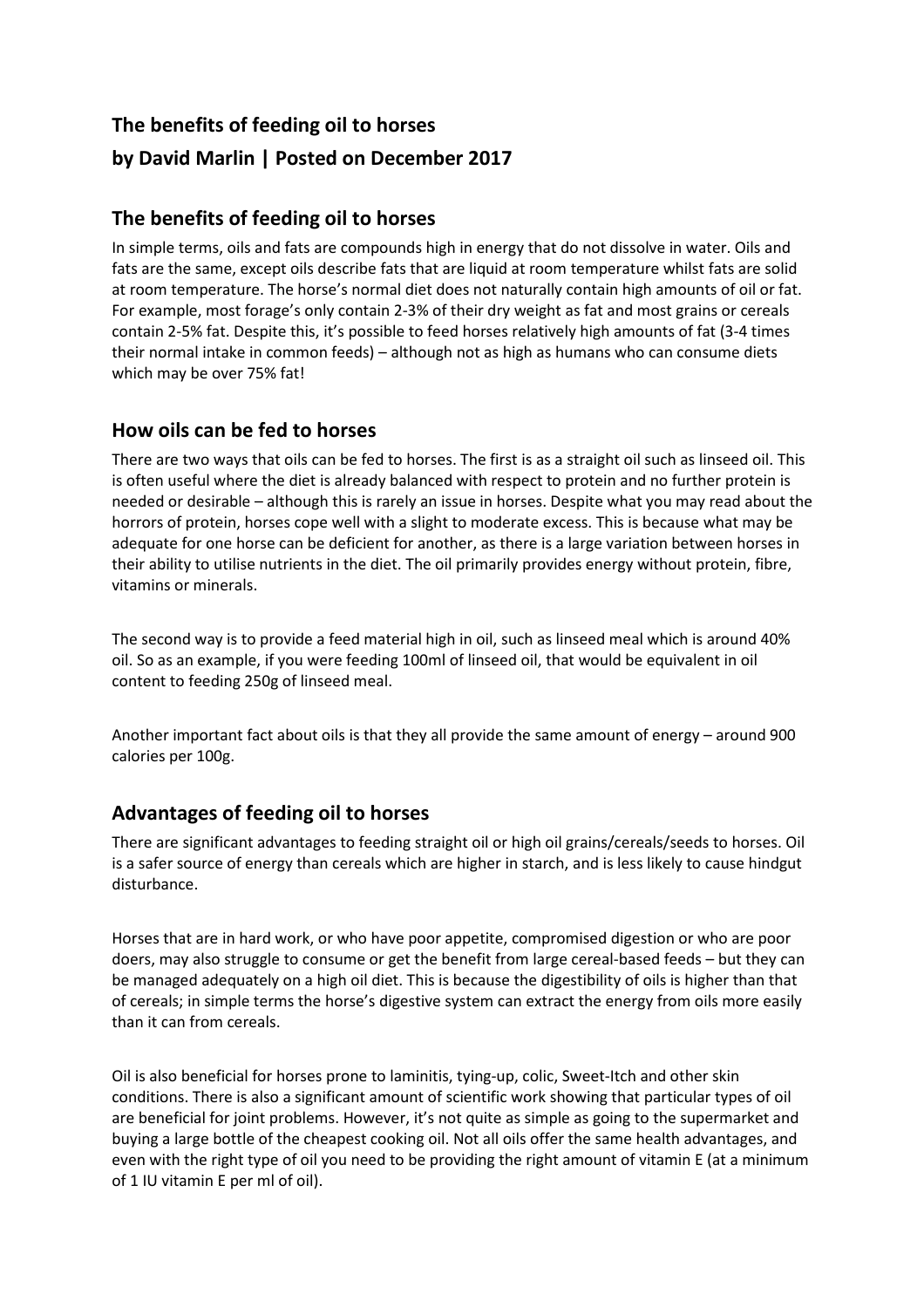#### **Triglycerides and omega 3, 6, and 9**

Oils such as linseed, sunflower, corn and soya contain a lot of different fatty, acid-rich substances called triglycerides. Triglycerides themselves are made up of different types of fatty acids, including the omega-6 or omega-3s. These are often referred to as poly-unsaturated fatty acids (PUFAs).

Omega-3 and omega-6 cannot be made by the horse and must be obtained from the diet (so known as essential fatty acids). Modern horse diets are generally high in omega-6 fatty acids, which are mostly derived from cereal grains and pulses, or from corn, soya and rapeseed (vegetable) oils. In contrast, the diet is often relatively low in omega-3 fatty acids. Most oils also contain omega-9 which are not essential fatty acids as they can be made in the body from unsaturated fats. However, if omega 3 and 6 intake is low then the omega-9 must come from the diet.

In people, omega-9 has been shown to increase the amount of HDL (good) cholesterol compared with the bad (LDL) cholesterol and may help reduce the risk of cardiovascular disease. However, we know very little about the horse's requirements for omega-9.

There are two very important omega-3 fatty acids – eicosapentaenoic acid, often abbreviated to EPA, and docosahexaenoic or DHA. EPA and DHA are the building blocks for hormones that control immune function, blood clotting, and cell growth as well as components of cell membranes. They can also influence skin and coat condition. In people, our diet has tended to increase in omega-6s and decrease in omega 3s. This dietary imbalance has been one factor linked to the rise of such diseases as asthma, coronary heart disease, many forms of cancer, autoimmunity and neurodegenerative diseases – all of which are believed to stem from inflammation in the body. The imbalance between omega-3 and omega-6 fatty acids has also been proposed to contribute to obesity, depression, dyslexia, hyperactivity and even a tendency toward violence. For these reasons, a diet high in omega-3 and low in omega-6s is seen as highly beneficial.

### **Benefits of fatty acids**

The potential beneficial effects of omega-3 fatty acids arise through their ability to alter the omega-3: omega-6 ratio in the blood and body tissues – in particular the cell membranes. This in turn modifies the response of many different cells to various inflammatory stimuli, such as injury, allergens and infectious agents (bacteria, viruses and fungi).

Omega-3 fatty acids offer therapeutic potential in certain chronic inflammatory skin conditions, as they can reduce the production of certain prostaglandins; substances that promote inflammation. Of the common sources of oil fed to horses today, linseed is the highest in omega 3 and lowest in omega 6, therefore having the greatest anti-inflammatory potential.

Within joints, damage to the cartilage leads to inflammation which further damages the cartilage, leading to an ongoing cycle. In humans, the inflammation is usually controlled with drugs known as NSAIDs (non-steroidal anti-inflammatory drugs; For example, ibuprofen). In horses the equivalent would be 'bute' (phenylbutazone).